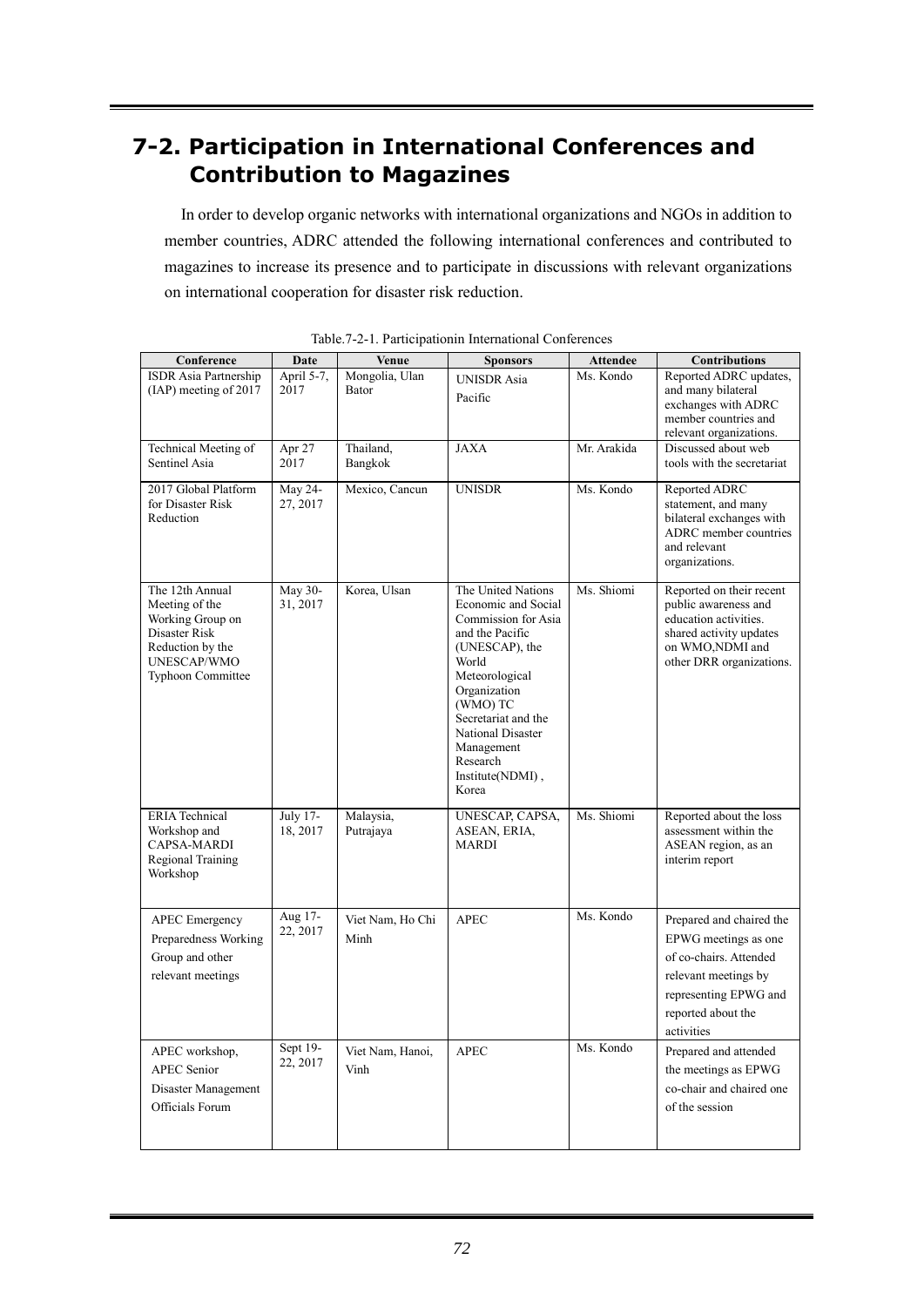| Technical Meeting of<br>Sentinel Asia                                                                                                                                                                                                                     | Oct 5<br>2017          | UAE, Dubai           | JAXA                                                                                                                                                                                                                            | Mr. Arakida | Shared information of<br>Space technology and<br>utilization to DRR                                                                                                                                |
|-----------------------------------------------------------------------------------------------------------------------------------------------------------------------------------------------------------------------------------------------------------|------------------------|----------------------|---------------------------------------------------------------------------------------------------------------------------------------------------------------------------------------------------------------------------------|-------------|----------------------------------------------------------------------------------------------------------------------------------------------------------------------------------------------------|
| Joint Workshop on<br>Networking for<br>Environmental<br>Sustainability<br>Cooperation in East<br>Asia entitled<br>"Reflection and<br>improvement on<br>transnational<br>networking for<br>Environmental<br>sustainability<br>cooperation in East<br>Asia" | Oct 12,<br>2017        | Korea, Seoul         | <b>SEJONG</b> Institute<br>(Korea) and Institute<br>of Developing<br>Economies (Japan)                                                                                                                                          | Mr. Ueda    | Reported "The role of<br>ADRC in trilateral<br>cooperation on disaster<br>prevention and<br>reduction: focusing on<br>the nexus of environment<br>and disaster"                                    |
| 7th Annual UN-<br><b>SPIDER Conference</b><br>and Visited Relevant<br>Organizations                                                                                                                                                                       | Oct 24-<br>26,<br>2017 | Chin, Beijing        | UNOOSA and the<br>Ministry of Civil<br>Affairs of the<br>People's Republic of<br>China                                                                                                                                          | Mr. Ueda    | Reported ADRC has<br>been playing the role of<br>Regional Support Office<br>(RSO) of UN-SPIDER<br>through the initiative of<br>Sentinel Asia                                                       |
| Typhoon Committee                                                                                                                                                                                                                                         | Oct 30-<br>31, 2017    | Korea, Jeju          | UNESCAP, WMO<br>TC Secretariat,<br>Philippine<br>Atmospheric,<br>Geophysical and<br>Astronomical<br>Services<br>Administration<br>(PAGASA) and the<br>Local Organizing<br>Committee of Cebu                                     | Ms. Kondo   | Report on Japanese<br>typhoon, government<br>response to torrential<br>rain in Kitakyushu etc.                                                                                                     |
| Constructing A<br>Community of Shared<br>Future in East Asia:<br>China, Japan and<br>South Korean Search<br>for Social<br>Reconciliation and<br>Cooperation                                                                                               | Nov 4-5,<br>2017       | China, Hangzhou      | Department of<br>Faculty of Social<br>Science and School<br>of Public<br>Administration,<br>Zhejiang University                                                                                                                 | Mr. Ueda    | reported the present<br>status and challenges of<br>international cooperation<br>in disaster reduction, by<br>highlighting the<br>backgrounds Asian<br>Disaster Reduction<br>Center and activities |
| Technical Meeting of<br>Sentinel Asia                                                                                                                                                                                                                     | Nov 6<br>2017          | Thailand,<br>Bangkok | JAXA                                                                                                                                                                                                                            | Mr. Arakida | Discussed about web<br>tools with the secretariat                                                                                                                                                  |
| 24th Session of the<br>Asia-Pacific Regional<br>Space Agency Forum<br>$(APRSAF-24)$                                                                                                                                                                       | Nov 14-<br>17, 2017    | India, Bengaluru     | Department of Space<br>(DOS), Indian<br>Space Research<br>Organization<br>(ISRO), Ministry of<br>Education, Culture,<br>Sports, Science and<br>Technology<br>(MEXT), and the<br>Japan Aerospace<br>Exploration<br>Agency(JAXA). | Mr. Ikeda   | Reported on Trends in<br><b>Emergency Observation</b><br>Requests of Sentinel<br>Asia.                                                                                                             |